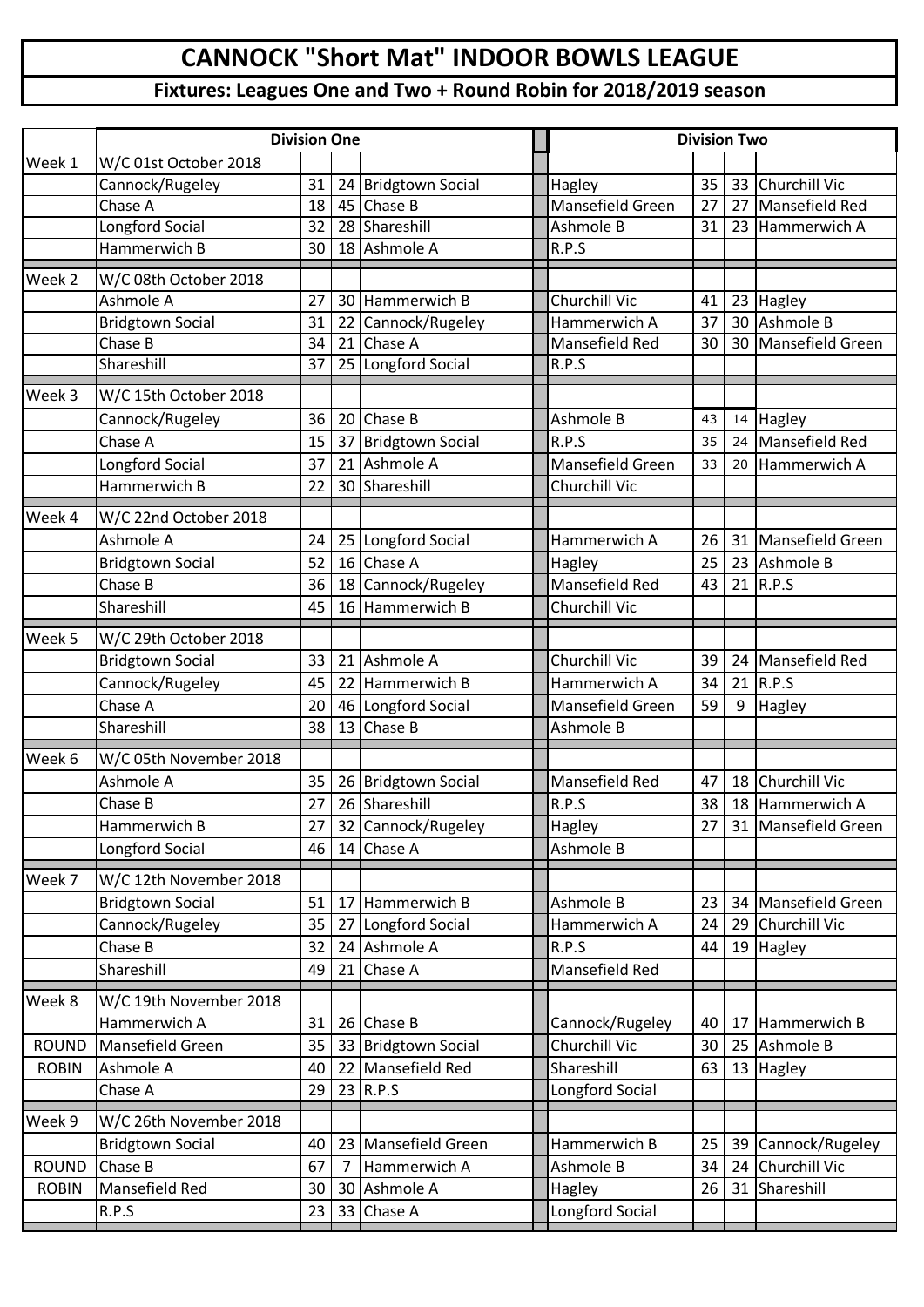| Week 10      | W/C 03rd December 2018                                        |          |    |                                           |                            |          |          |                            |
|--------------|---------------------------------------------------------------|----------|----|-------------------------------------------|----------------------------|----------|----------|----------------------------|
|              | Chase B                                                       | 28       |    | 28 Bridgtown Social                       | Cannock/Rugeley            | 50       |          | 16 Ashmole B               |
| <b>ROUND</b> | Mansefield Green                                              | 41       | 20 | Hammerwich A                              | Hammerwich B               | 32       | 26       | Churchill Vic              |
| <b>ROBIN</b> | Ashmole A                                                     | 57       | 14 | Chase A                                   | Longford Social            | 69       | 9        | Hagley                     |
|              | R.P.S                                                         | 42       | 21 | Mansefield Red                            | Shareshill                 |          |          |                            |
| Week 11      | W/C 10th December 2018                                        |          |    |                                           |                            |          |          |                            |
|              | <b>Bridgtown Social</b>                                       | 28       |    | 26 Chase B                                | Ashmole B                  | 33       | 28       | Cannock/Rugeley            |
| <b>ROUND</b> | Hammerwich A                                                  | 26       | 37 | Mansefield Green                          | Churchill Vic              | 40       | 32       | Hammerwich B               |
| <b>ROBIN</b> | Chase A                                                       | 25       | 22 | Ashmole A                                 | Hagley                     | 19       | 45       | Longford Social            |
|              | Mansefield Red                                                | 37       | 27 | R.P.S                                     | Shareshill                 |          |          |                            |
| Week 12      | W/C 17th December 2018                                        |          |    |                                           |                            |          |          |                            |
|              | Hammerwich A                                                  | 16       | 37 | <b>Bridgtown Social</b>                   | Ashmole B                  | 45       | 18       | Hammerwich B               |
| <b>ROUND</b> | Mansefield Green                                              | 24       |    | 34 Chase B                                | Cannock/Rugeley            | 43       | 12       | Churchill Vic              |
| <b>ROBIN</b> | Chase A                                                       | 36       | 23 | Mansefield Red                            | Longford Social            | 41       | 18       | Shareshill                 |
|              | R.P.S                                                         | 19       |    | 45 Ashmole A                              | Hagley                     |          |          |                            |
|              |                                                               |          |    |                                           |                            |          |          |                            |
| Week 13      | W/C 24th December 2018                                        |          |    |                                           |                            |          |          |                            |
|              |                                                               |          |    |                                           |                            |          |          |                            |
|              | <b>CHRISTMAS NO FIXTURE</b>                                   |          |    |                                           |                            |          |          |                            |
|              |                                                               |          |    |                                           |                            |          |          |                            |
|              |                                                               |          |    |                                           |                            |          |          |                            |
| Week 14      | W/C 31st January 2019                                         |          |    |                                           |                            |          |          |                            |
|              |                                                               |          |    |                                           |                            |          |          |                            |
|              | <b>NEW YEAR NO FIXTURE</b>                                    |          |    |                                           |                            |          |          |                            |
|              |                                                               |          |    |                                           |                            |          |          |                            |
|              |                                                               |          |    |                                           |                            |          |          |                            |
|              |                                                               |          |    |                                           |                            |          |          |                            |
| Week 15      |                                                               |          |    |                                           |                            |          |          |                            |
|              | $\overline{W}/C$ 07th January 2019<br><b>Bridgtown Social</b> | 54       | 11 | Hammerwich A                              | Hammerwich B               | 29       | 28       | Ashmole B                  |
| <b>ROUND</b> | Chase B                                                       | 37       |    | 28 Mansefield Green                       | Churchill Vic              | 27       | 34       | Cannock/Rugeley            |
| <b>ROBIN</b> | Ashmole A                                                     | 30       |    | 32 R.P.S                                  | Shareshill                 | 26       | 37       | Longford Social            |
|              | Mansefield Red                                                |          |    | 26 32 Chase A                             | Hagley                     |          |          |                            |
| Week 16      | W/C 14th January 2019                                         |          |    |                                           |                            |          |          |                            |
|              |                                                               |          |    |                                           |                            |          |          |                            |
|              |                                                               |          |    |                                           |                            |          |          |                            |
|              | Open Week for re-arranged matches                             |          |    |                                           |                            |          |          |                            |
|              |                                                               |          |    |                                           |                            |          |          |                            |
|              |                                                               |          |    |                                           |                            |          |          |                            |
| Week 17      | W/C 21st January 2019                                         |          |    |                                           |                            |          |          |                            |
|              |                                                               |          |    |                                           |                            |          |          |                            |
| <b>ROUND</b> | Four Quarter Finals at Neutral Venues                         |          |    |                                           |                            |          |          |                            |
| <b>ROBIN</b> | <b>Bridgtown Social</b><br>Shareshill                         | 38<br>41 |    | 19 Ashmole B<br>33 Ashmole A              | Longford Social<br>Chase B | 44<br>16 | 13<br>38 | Chase A<br>Cannock/Rugeley |
|              |                                                               |          |    |                                           |                            |          |          |                            |
| Week 18      | W/C 28th January 2019                                         |          |    |                                           |                            |          |          |                            |
|              | Ashmole A                                                     | 37       |    | 25 Chase B                                | Churchill Vic              | 34       | 15       | Hammerwich A               |
|              | Chase A                                                       | 28       |    | 35 Shareshill                             | Hagley                     | 39       | 17       | R.P.S                      |
|              | Hammerwich B                                                  | 33       |    | 31 Bridgtown Social                       | Mansefield Green           | 30       | 29       | Ashmole B                  |
|              | Longford Social                                               | 39       | 27 | Cannock/Rugeley                           | Mansefield Red             |          |          |                            |
| Week 19      | W/C 04th February 2019                                        |          |    |                                           |                            |          |          |                            |
|              | Chase A                                                       | 26       | 27 | Ashmole A                                 | Ashmole B                  | 45       | 19       | Mansefield Red             |
|              | Hammerwich B                                                  | 14       |    | 42 Chase B                                | Hagley                     | 41       | 20       | Hammerwich A               |
|              | Longford Social<br>Shareshill                                 | 42<br>37 |    | 20 Bridgtown Social<br>24 Cannock/Rugeley | R.P.S<br>Mansefield Green  | 35       | 22       | Churchill Vic              |